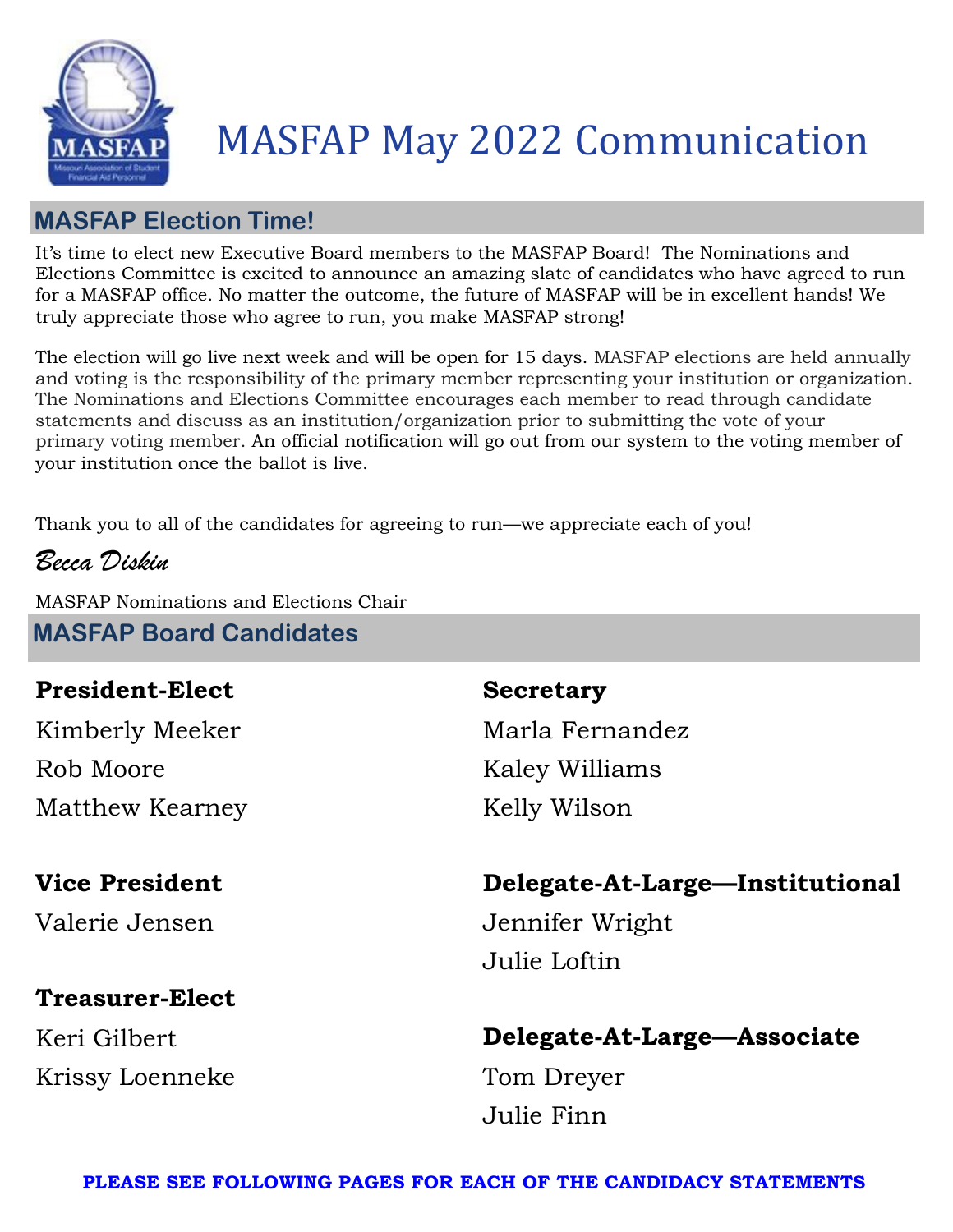

### **President-Elect**



## *Kimberly Meeker*

Institution: North Central Missouri College Current title/position: Director of Financial Aid Institution type: 2-year public Years in current position: 6 Years in profession: 10

### **Statement of Candidacy:**

My name is Kimberly Meeker and I have been with the North Central Missouri College Office of Financial Aid for 10 years; serving as the Director for the past six years. I currently serve as your Past-Treasurer/Budget and Finance Chair on the 2022 MASFAP Executive Board. I also currently serve on the MASFAP Budget and Finance Committee, Early Awareness Committee, as well as the Program Committee. I value the experience and relationships I have gained through serving on the Board and these committees. I am honored to run for the President-Elect position. I believe that the leadership and success in my numerous professional positions have prepared me to take on this new role. I look forward to future growth through my involvement in MASFAP!

### **Summary of professional activities including within MASFAP, MASFAA, NASFAA, other associations, and other professional organizations:**

- 2018 Early Awareness Committee and Program Committee
- 2019 Executive Board Secretary, Early Awareness Committee, and Leadership Development Program
- 2020 Executive Board Treasurer-Elect, Early Awareness Committee, and Legislative Committee
- 2021 Executive Board Treasurer and Early Awareness Committee
- 2022 Executive Board Past Treasurer/Budget and Finance Chair, Early Awareness Committee, and Program Committee
- 7 NASFAA Professional Credentials, 2020 Certified Financial Aid Administrator FAAC®

**Honors, awards and publications:** 2015 NCMC Foundation Board Salutes Award, 2021 MCCA Administrative Professional Award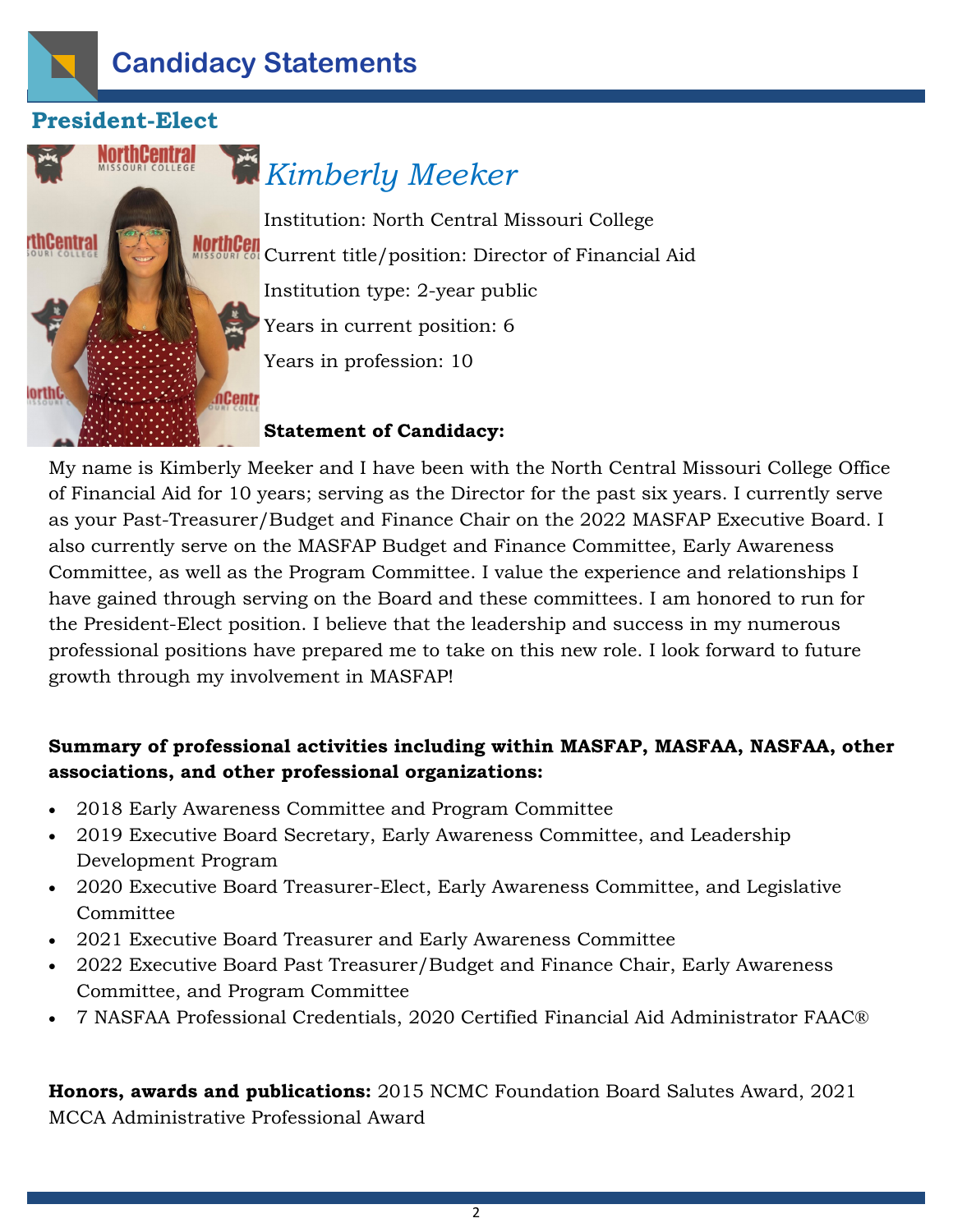

### **President-Elect**



## *Rob Moore*

Institution: Missouri State University Current title/position: Director of Financial Aid Institution type: 4-Year Public Years in current position: 3 years Years in profession: 12 years

**Statement of Candidacy:**

I am both excited and humbled to have been nominated to run as MASFAP's President this year. I view this candidacy as an opportunity to contribute to the legacy of an organization that, for more than a decade, has helped shape my professional career and personal interests. I have gained tremendous value from MASFAP throughout my career, and now I have an opportunity to help lead the organization that has been pivotal in my development as a financial aid professional and a leader. Hence my excitement!

As we all know, our organization has benefited greatly from a strong line of excellent leaders, all of whom have helped MASFAP navigate an ever evolving post-secondary landscape while providing unfailing support to our member institutions through some of the most trying times many of us have experienced. The challenges facing our industry and our membership will persist in the years to come, but I feel that the relationships and friendships I have developed through MASFAP, as well as the experiences and lessons learned through my committee work, have prepared me to do the hard work necessary to ensure the ongoing success of MASFAP and our members.

If selected to serve as MASFAP's President, I look forward to working with the great team of folks already in place, as well as the new members to be added, in contributing to the organization's impeccable resume as an advocate for post-secondary education and champions for student success. Thanks!

### **Summary of professional activities including within MASFAP, MASFAA, NASFAA, other associations, and other professional organizations:**

NASFAA – Organizational Member MASFAA – Organizational Member MASFAP – Member of Legislative Committee; Co-Chair of Legislative Committee MDHEWD State Student Financial Aid Committee 2021 MASFAP & St. Louis Graduates PDI – April 2021 Financial Aid Panel at MEHEWD's Equity Summit – October 2021 MOCAN/St. Louis Graduates PDI Panel – March 2022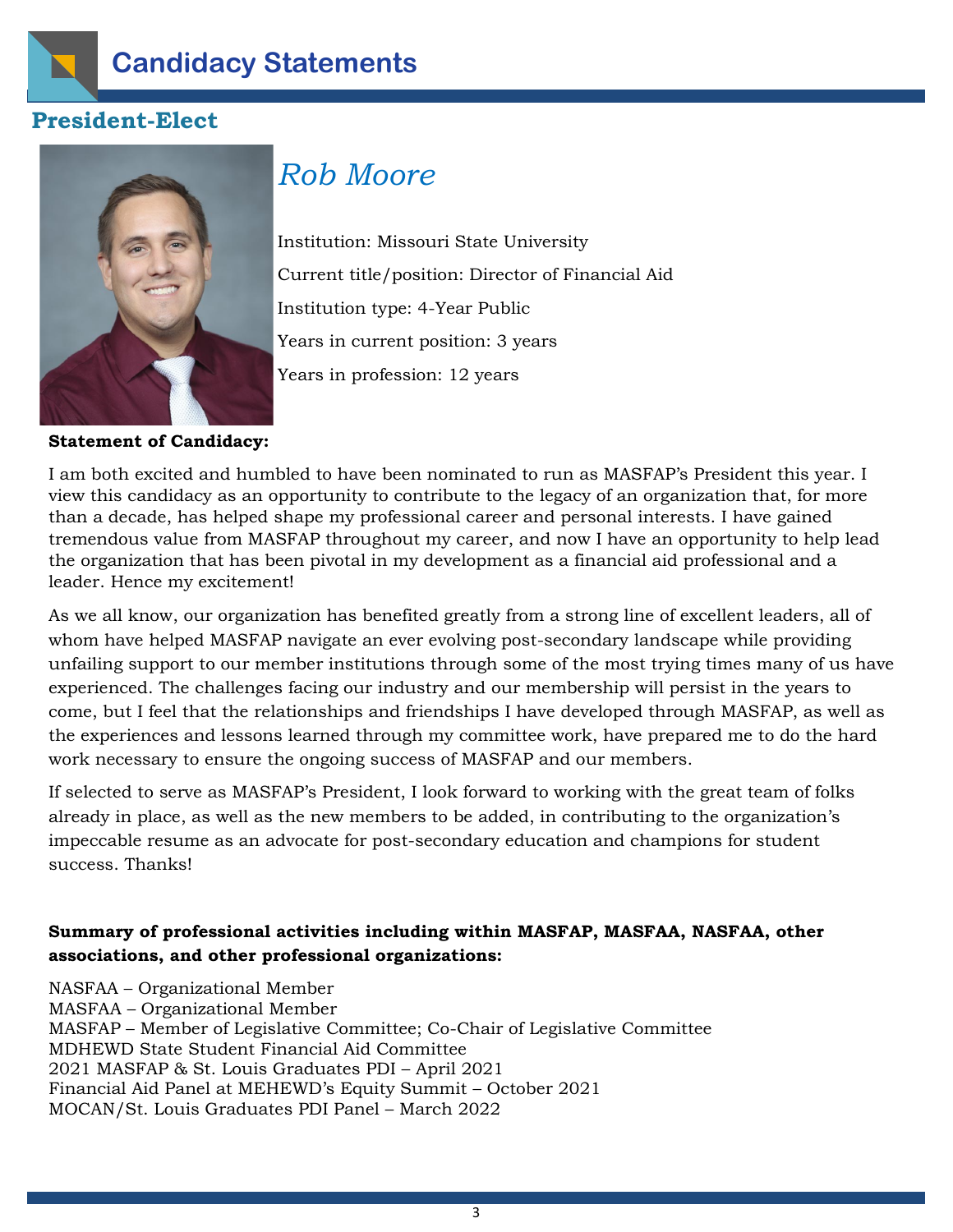

### **President-Elect**



## *Matthew Kearney*

Institution: Southeast Missouri State University Current title/position: Director of Student Financial Services Institution type: 4-Year Public Years in current position: 4 Years Years in profession: 13 Years

#### **Statement of Candidacy:**

It is an honor, a privilege, and humbling to run for President of MASFAP. I have had the distinct pleasure of serving on the board in multiple positions over the last 10 years. Over the last couple of years due to work and family obligations (and throw in COVID for good measure) I have had to take a step back from my involvement which has made me even more appreciative of what this association offers, and I am excited to have the ability to get back into it. Absence truly does make the heart grow fonder.

MASFAP is special to me for several reasons, but mostly, because of the connections I have made with individuals across the state. Without this association, I can truly say I would not be where I am professionally, today. If elected, I plan to continue moving us forward so that we remain one of, if not the, strongest state associations in the country. As president, I would look to continue developing our newer generation of professionals, while also working to keep those who have been in the field a while, connected to the association and the members. We are in a unique time in higher education where we are seeing a wide gap in the age of workers and soon, as many of those on the tail end of their careers leave, I want to be sure we do not lose the knowledge and the history they have. I appreciate your time and hope, even if it is not a vote for me, that you let your voice be heard and vote.

**Summary of professional activities including within MASFAP, MASFAA, NASFAA, other associations, and other professional organizations:**

MASFAP: Conference Planning Committee 2013-2016 Secretary 2014 Vice President 2015 Research Chair 2016 Delegate-At-Large 2016 - 2019

### MASFAA: Program Committee Member 2015 Site Planning Committee Member 2016

Road to Relevance Task Force Member 2017 Membership Chair 2018 - 2019 Research Chair 2020 - 2022

#### **Honors, awards and publications:**

MASFAA Committee of the Year 2018 MASFAA Committee of the Year 2016

MASFAP Bob Berger Newcomer of the Year Award 2014 MASFAP Committee of the Year 2014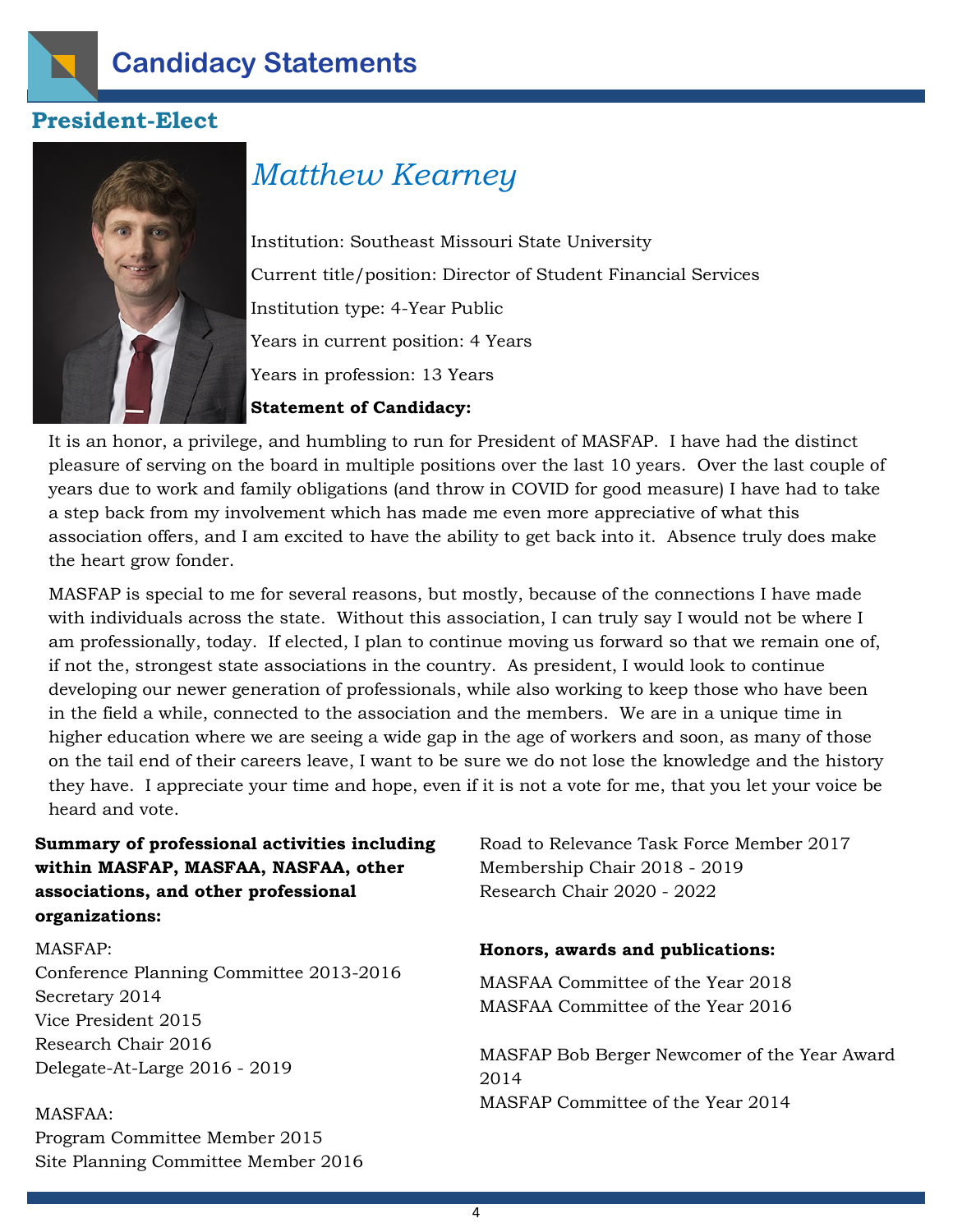

### **Vice President**



### *Val Jensen*

Institution: Washington University in St. Louis Current title/position: Deputy Director, SFS Institution type: 4-Year Private Years in current position: 9 Years in profession: 1.5

#### **Statement of Candidacy:**

It would be an honor to serve as Vice President of MASFAP. This association has become incredibly important to me as my career in financial aid continues to grow. I was first introduced to the aid profession as a federal work study student at SLU in 1996. My experience as a student worker in the aid office helped to expose me to career opportunities in higher education. After graduation I went on to work in Undergraduate Admissions at Webster University. After 13 years in admissions, I transitioned to the world of financial aid, and found my true calling. I have been a member of MASFAP since 2013 when I began my work in aid at Saint Louis University. While at SLU, one of my primary duties was community outreach. Over the years I have had the pleasure of giving hundreds of financial aid presentations to students and families throughout the state and region. My role in outreach and my passion for assisting students with the aid process compelled me to join the MASFAP Early Awareness Committee, on which I served for several years.

In October of 2017, I departed SLU and moved to Student Financial Services at Washington University in St. Louis as Assistant Director, Student and Family Engagement. After leading a successful PowerFAIDS implementation in 2020, I transitioned into my current role of Deputy Director of SFS. My experiences at several different universities in the St. Louis area have exposed me to a variety of processes and have cultivated a more holistic understanding of the challenges we face in our profession. These diverse perspectives have allowed me to represent the needs and interests of MASFAP membership in my role as Delegate -At-Large for the last two and a half years. As Delegate I have worked with my fellow Delegates to create opportunities across the association for dialogue and feedback through Director's Brown Bag lunches. This Delegate role has allowed me to witness firsthand the roles and responsibilities of each of the positions of the MASFAP Executive Board, and I am confident that I could fill the role of Vice President in a way that would make my MASFAP colleagues proud. If given the opportunity to serve as VP, I will work tirelessly to serve the interests of the MASFAP membership and the aid profession.

#### **SUMMARY OF PROFESSIONAL ACTIVITIES:**

#### **MASFAP:**

Early Awareness Committee (2015-2019), Delegate-At-Large (2020-present), Program Committee (2022)

#### **NASFAA:** Member 2013-present

Credentials in Verification, Packaging/Awarding, Needs Analysis

#### **OTHER (previous institutions, other states/regions, other associations, etc):**

Webster University, Admission Counselor and Associate Director of Admissions (2000-2013) Saint Louis University, Assistant Director of New Students/Outreach (2013-2017) Missouri Association of College Admission Counselors (2000-2017) National Association for College Admission Counseling (2000-2017)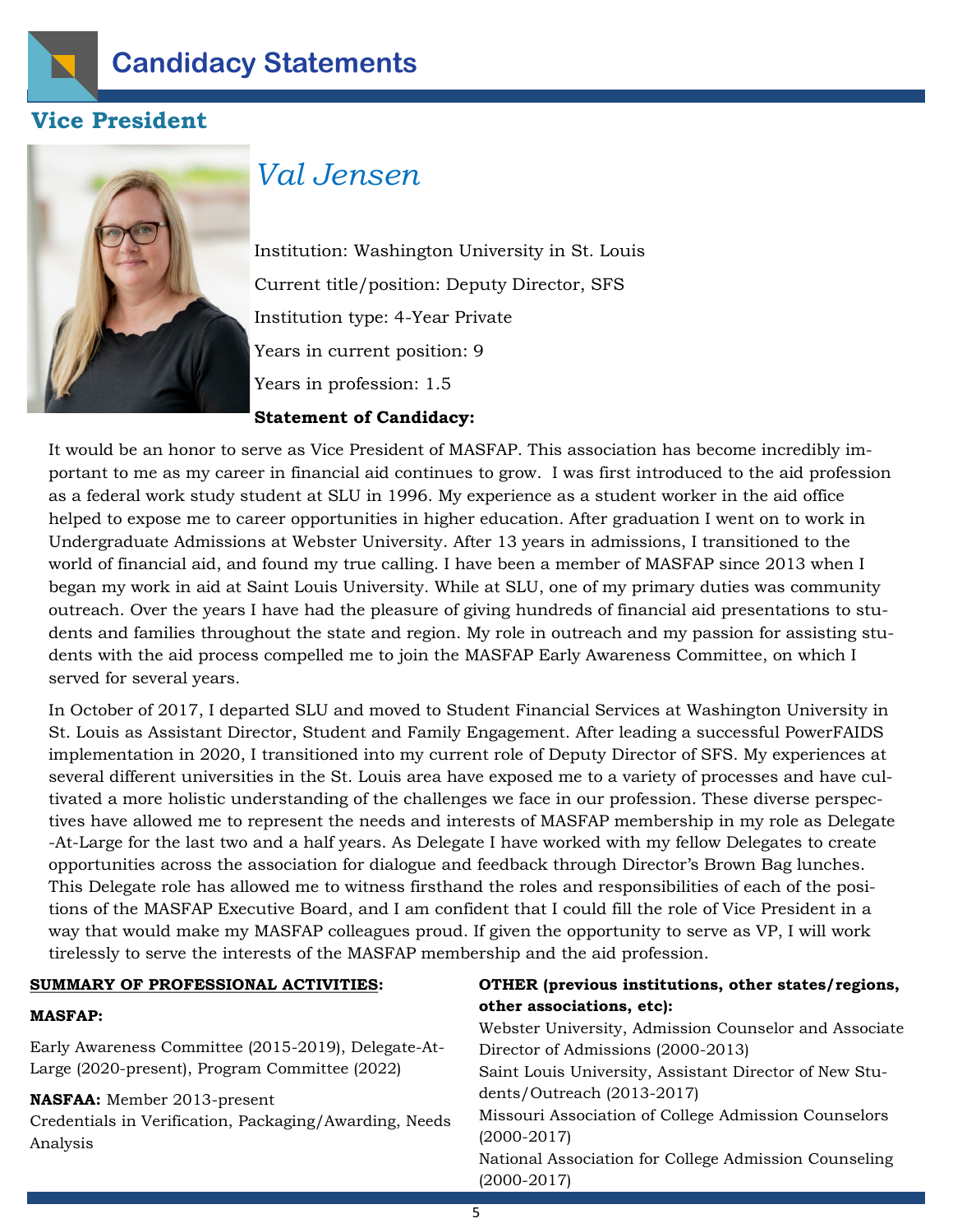

### **Treasurer-Elect**



## *Keri Gilbert*

Institution: Stephens College Current title/position: Director of Financial Aid Institution type: 4-Year Private Years in current position: 9 months Years in profession: 7

**Statement of Candidacy:** I am humbled and honored to be nominated for the position of Treasurer-Elect.

It has been a joy to be a part of MASFAP as a member, and I am excited about the opportunity to give back to the association. I have served in the Treasurer-Elect role for the Midwest Association of Student Financial Aid Administrators (MASFAA) and plan to apply my experience there to this role. The fiscal health of an association, outside of lovely volunteers, is what keeps it running. If elected, I plan to continue to keep MASFAP in a sound financial position while ensuring members have the same access to the great services they are used to receiving. Like all FAAs, I am always looking to be a good steward of the funds entrusted to me—something that would continue in the position of Treasurer-Elect.

Thank you for your consideration!

### **Summary of professional activities including within MASFAP, MASFAA, NASFAA, other associations, and other professional organizations:**

#### **MASFAP**

- Professional Development Committee Member (2021-Present)
- Communications Committee Members (2021-Present)
- Taught National Association of Student Financial Aid Administrators (NASFAA) Credential Courses on Administrative Capability and Professional Development (2019)
- Attended the 2018 Annual Conference in Lake Ozark, Missouri
	- Presented session titled *Imposter Syndrome: When Are People Going to Find Out About Me?*
- Taught National Association of Student Financial Aid Administrators (NASFAA) Credential Course on the Federal Pell Grant (2018)
- Membership Committee Member (2018-2019)
- Association Governance Committee Member (2018)
- Attended the 2017 Annual Conference in Lake Ozark, Missouri

Co-presented session titled *Advocacy: It Shouldn't Take an Act of Congress*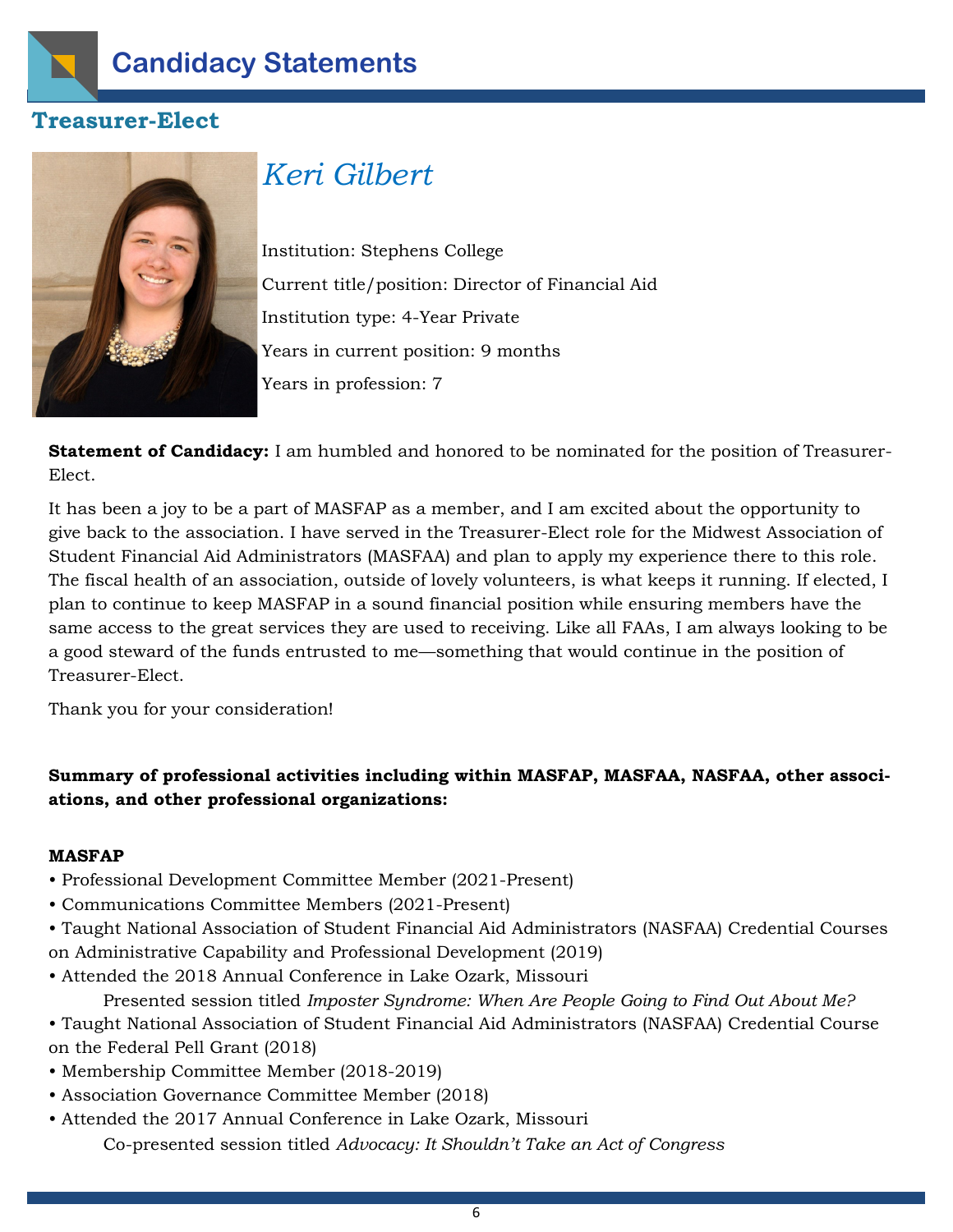

- Legislative Committee Member (2017-Present) Co-Chair (2018)
- Taught National Association of Student Financial Aid Administrators (NASFAA) Credential Course on Satisfactory Academic Progress (2017)
- 50th Anniversary Committee Member (2017)
- Selected for the 2017 Leadership Development Program
- Attended the 2016 Annual Conference in Lake Ozark, Missouri Co-presented session titled *Troubleshooting the FSA ID*
- Newcomer Committee Member (2016)

#### **MASFAA**

- Program Committee Member (Present)
- Awards Committee Member (2021)
- Treasurer (2020)
- Access Committee Member (2020-Present)
- Attended the 2019 Annual Conference in Chicago, Illinois Co-presented session titled *Best Practices for Assisting At-Risk Youth*
- Treasurer-Elect (2019)
- Advocacy and Legislative Issues Committee Member (2019-Present)
- Assisting At-Risk Youth Working Group Member (2019)
- Attended the 2018 Annual Conference in Minneapolis, Minnesota

Co-presented session titled *How to Advocate*

Presented session titled *Imposter Syndrome: When Are People Going to Find Out About Me?*

- Communications and Electronic Initiatives Committee Member (2017-2018, 2020-Present) Chair (2020-Present)
- Summer Institute and Leadership Symposium Committee Member (2017-2019, Present) Faculty member at 2021 Summer Institute and Leadership Symposium in Elkhart Lake, Wisconsin

Faculty member at 2019 Summer Institute in Kalamazoo, Michigan

Faculty member at 2018 Summer Institute in Columbus, Ohio

Faculty member at 2017 Summer Institute in Normal, Illinois

 Taught National Association of Student Financial Aid Administrators (NASFAA) Credential Courses on Administrative Capability, Cost of Attendance, Consumer Information, Federal Pell Grant, Direct Loans, Need Analysis and Federal Methodology, Packaging and Notification of Awards, Return of Title IV Funds, and Verification

- Attended the 2016 Annual Conference in Kansas City, Missouri Recipient of the 2016 Conference Scholarship
- Attended the 2016 Summer Institute in Normal, Illinois

#### **NASFAA**

- Advocacy Pipeline Participant (2022)
- Rapid Response Network Member (2018-2019, 2021-Present)
- Assisting Displaced Students Working Group Member (2018)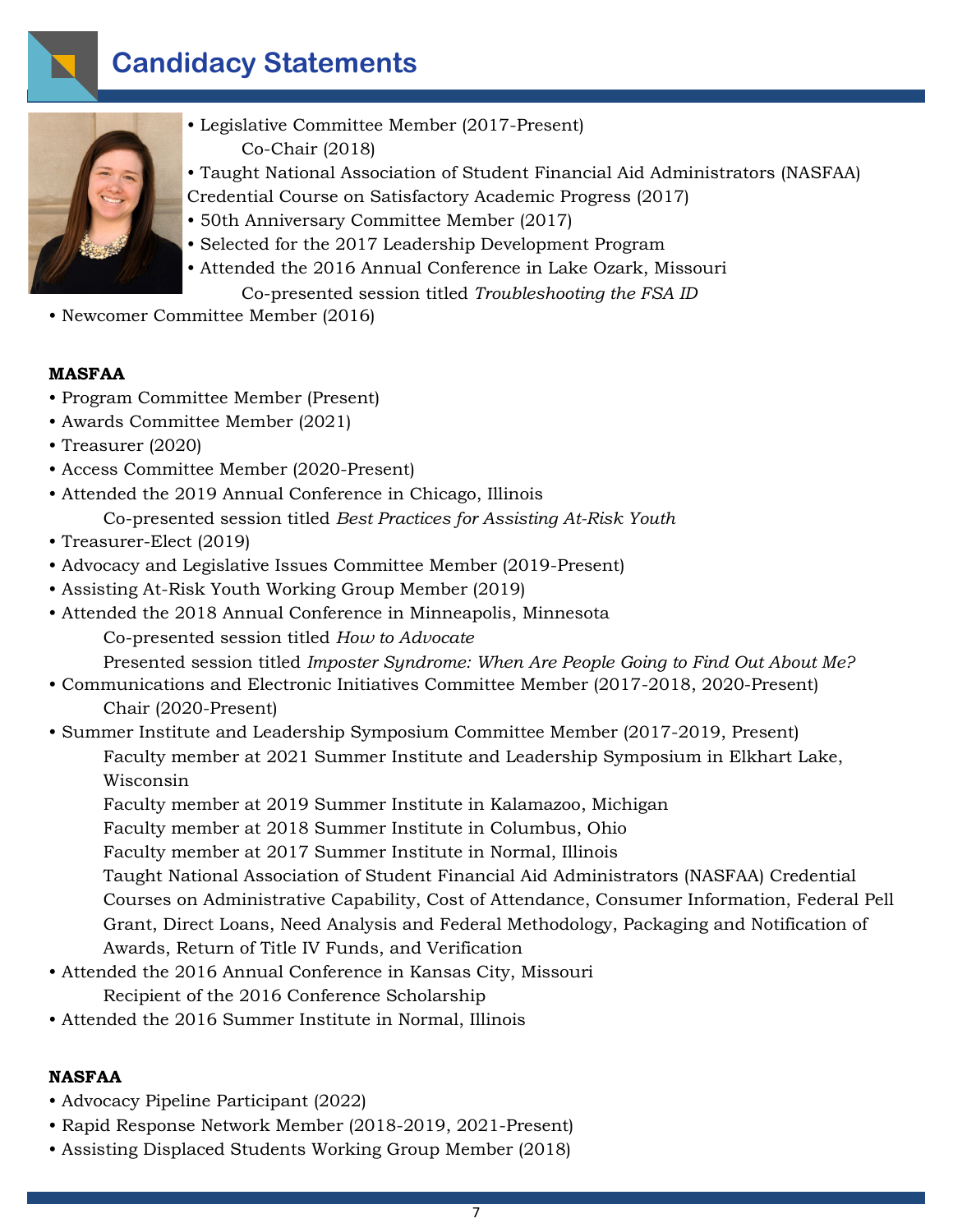



- Advocacy Network Member (2017-2018)
- Recipient of the NASFAA 50th Anniversary Scholarship-Midwest Region (2017)

• Earned NASFAA Credentials in Administrative Capability, Application Process, Campus-Based Programs, Cash Management, Consumer Information, Cost of Attendance, Direct Loans, Gainful Employment, Need Analysis and Federal Methodology, Federal Pell Grant, Packaging and Notification of Awards, Professional Judgment, Return of Title IV Funds, Satisfactory Academic Progress, Student Eligibility, TEACH Grant, and Verification

#### **Griffiths Leadership Society for Women**

• Awards and Recognition Committee Member (2018)

#### **Honors, awards and publications:**

- MASFAA President's Award (2021)
- MASFAA State Leadership Award (2021)
- MASFAA Committee of the Year Award—Summer Institute and Leadership Symposium (2019)
- MASFAP Committee of the Year Award—Association Governance (2018)
- MASFAP Bob Berger Newcomer Award (2017)
- MASFAP Committee of the Year Award—50<sup>th</sup> Anniversary Committee (2017)
- MASFAA Committee of the Year Award—Communications and Electronic Initiatives (2017)
- MASFAA Outstanding New Professional Award (2017)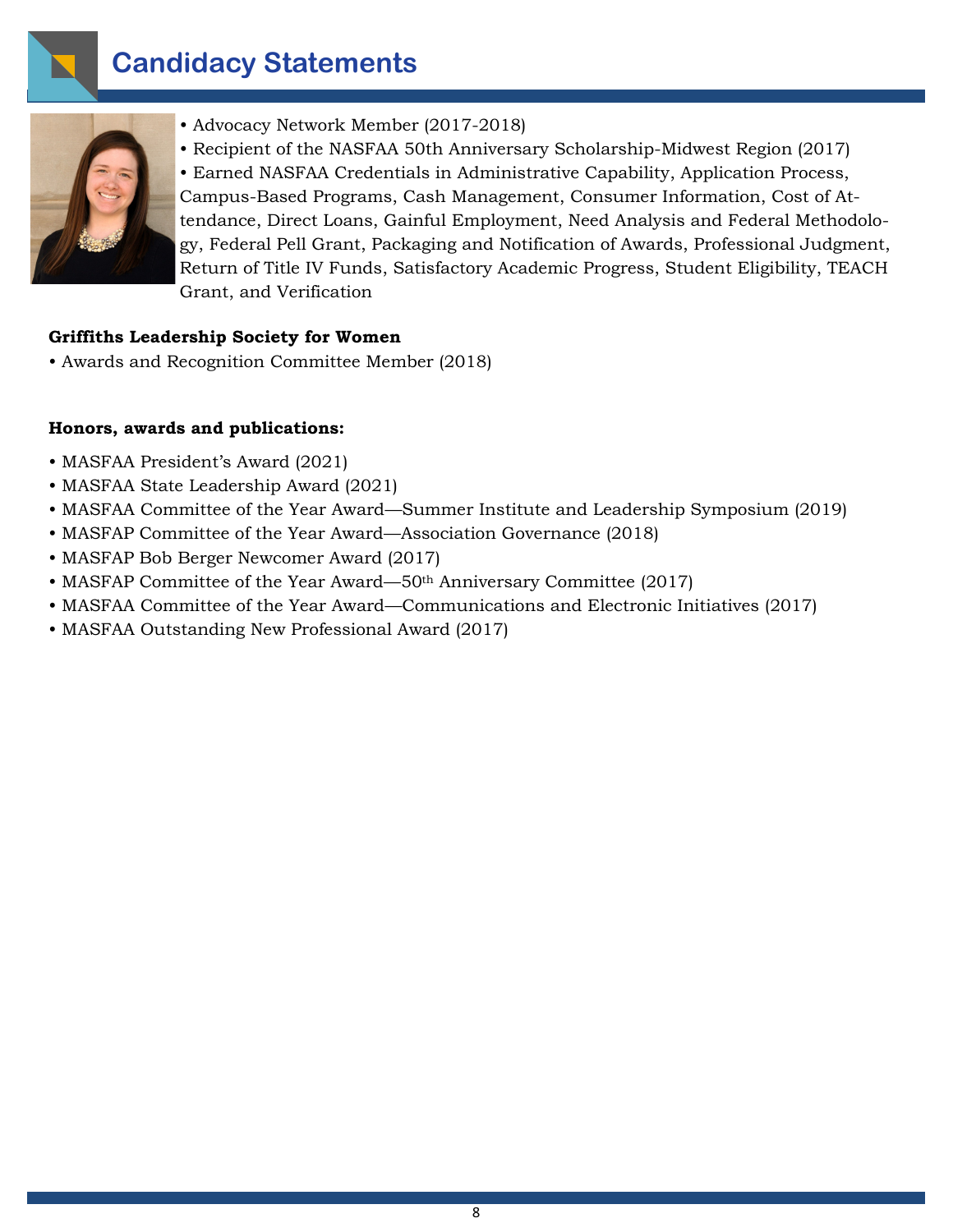

### **Treasurer-Elect**



## *Krissy Loenneke*

Institution: Southeast Health College of Nursing and Health Sciences Current title/position: Financial Aid Specialist Institution type: Private Years in current position: 2 Years in profession: 11

**Statement of Candidacy:** I am very excited to seek the position of MASFAP Treasurer-Elect. I have been a MASFAP member since 2011 and have slowly been giving back to the organization. Previously, I have been a member of both the Newcomer Committee and Program Committee. In 2021 after the special election for the President-Elect, I became the Membership Chair. After completing the MASFAP LDP program in 2021, I feel that I am ready to take a bigger leadership role on the MASFAP Board. I am looking forward to being your MASFAP Treasurer-Elect.

### **Summary of professional activities including within MASFAP, MASFAA, NASFAA, other associations, and other professional organizations:**

#### MASFAP

Newcomer Committee member Program Committee member Membership Committee Chair Conference Speaker Conference Moderator LPD 2021 Cohort participant

#### NASFAA

Administrative Capability Credential Professional Judgment Credential Return of Title IV Credential

#### MASFAA

2021 Leadership Symposium participant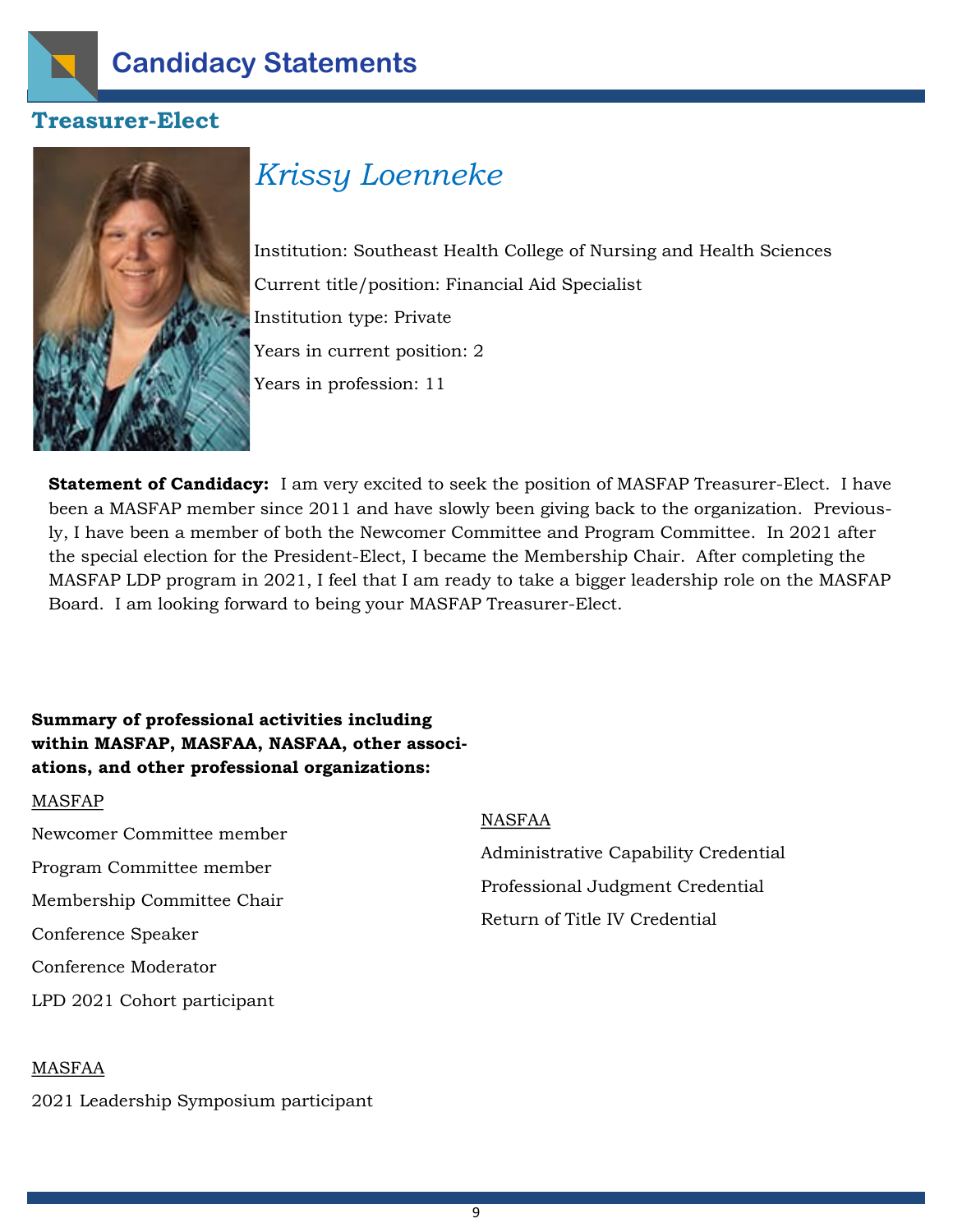

### **Secretary**



## *Marla Fernandez*

Institution: Truman State University Current title/position: Director of Financial Aid Institution type: 4-year Public Years in current position:  $3\frac{1}{2}$  years Years in profession: Higher Education – 16 years, Financial Aid – 3  $\frac{1}{2}$  years

### **Statement of Candidacy:**

It has been great to be a part of this organization, and I am continually grateful for the comradery, willingness to help, sharing of knowledge and overall sense of community that exists within MASFAP. The selfless assistance members of MASFAP have provided has been invaluable to me and it would be my pleasure to give back in some way.

I am honored to be nominated to run for MASFAP Secretary. Currently, I serve as the Research Committee Chairperson and have enjoyed being more involved this year. It would be a pleasure to expand my involvement and serve as your Secretary next year. I would plan to continue the professional, well-organized and detailed reports and meeting minutes that have been provided and help carry out MASFAP's mission.

Thank you for your time and your consideration.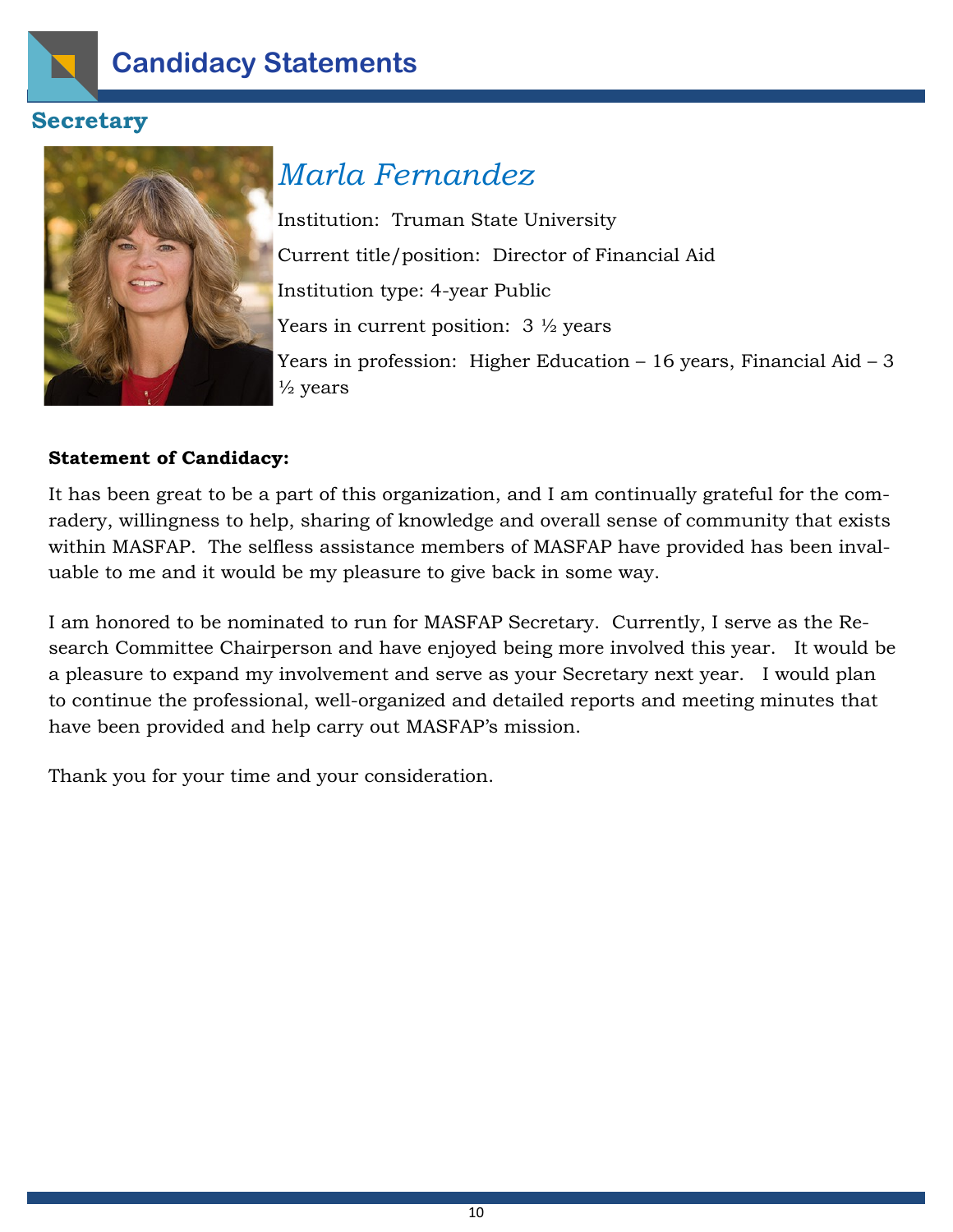

### **Secretary**



## *Kaley Williams*

Institution: Kansas City University Current title/position: Associate Director Institution type: Private Graduate/Professional Years in current position: 2 years and 11 months Years in profession: 12 years

#### **Statement of Candidacy:**

It is an honor to be nominated to run for the position of Secretary of MASFAP. I have thoroughly enjoyed being part of MASFAP and I have loved getting to know all of the members. I started working in financial aid as a work study student while I was an undergrad and was called back to financial aid a few years after graduating. The financial aid community seems to have a way of drawing you back in and I have truly enjoyed being a valuable resource to students as they continue their education.

Serving as the Co-Chair for the Professional Development Committee for two years, I gained a wealth of knowledge and have been provided with numerous resources, connections and opportunities for growth, both personally and professionally. It would be an honor to carry on the legacy of those that have served as MASFAP Secretary before me and continue to provide opportunities for growth, a chance to build relationships both inside and outside of MASFAP, and to help expand the knowledge of all of our members. I am extremely detail oriented and thrive on having everything organized, which would set me up for success in this position. I would be honored to serve you as the next MASFAP Secretary and thank you for your consideration.

### **Summary of professional activities including within MASFAP, MASFAA, NASFAA, other associations, and other professional organizations:**

2022 MASFAP Program Committee member

2020, 2021 MASFAP Professional Development Committee Co-Chair

2019 MASFAP Program Committee member

2014, 2015 KASFAA Finance Committee Co-Chair

2013 RMASFAA Program Committee member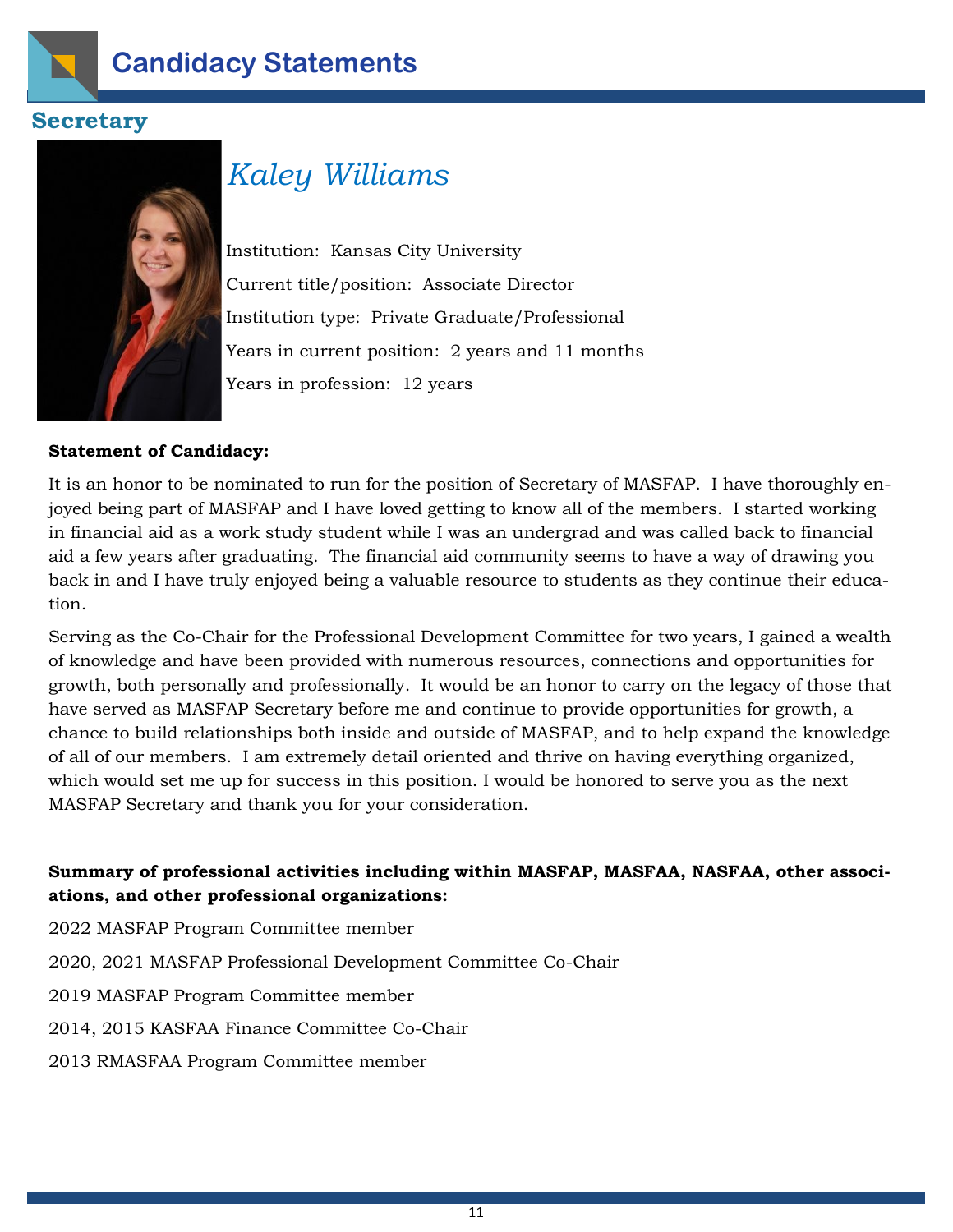

### **Secretary**



## *Kelly E Wilson*

Institution: Carthage Technical Center Current title/position: Adult Supervisor/Financial Aid Coordinator Institution type: Technical Center/Clock Hour Years in current position: 5 Years Years in profession: Financial Aid total= 10 Years; Higher Education for 36 years

**Statement of Candidacy**: I have been in Higher Education since 1986. I have worked both in Student Affairs (Financial Aid and Counseling Center) and Academic Affairs (Academic Advising, Student Retention, Multiple Academic Committees). I was a MASFAP member in the 80's-early 90's before I moved over to Counseling and Academic Advising. Where I worked with Financial Aid assisting students trying to make academic progress. I believe in this organization and the outreach and support for Financial Aid Professionals.

### **Summary of professional activities including within MASFAP, MASFAA, NASFAA, other associations, and other professional organizations**:

- MSSU Financial Aid-Assistant Director/ Financial Aid Counselor 1986-1991
- Conducted Financial Aid Workshops for incoming students/and through Southwest MO High Schools.
- Association of University and College Counseling Directors
- American Counseling Association
- NASPA -Student Affairs Administration in Higher Education
- National Association of Academic Advisors for Athletics
- (NACADA)-National Association of Academic Advisors
- Missouri Association of Blacks in Higher Education
- International Alliance for Invitational Education
- Partners in Prevention

### **Honors, awards and publications:**

- Superior Service Award 2011
- Making a World of Difference
- Inducted in Omicron Delta Kappa 1995
- PHIETA Sigma 1996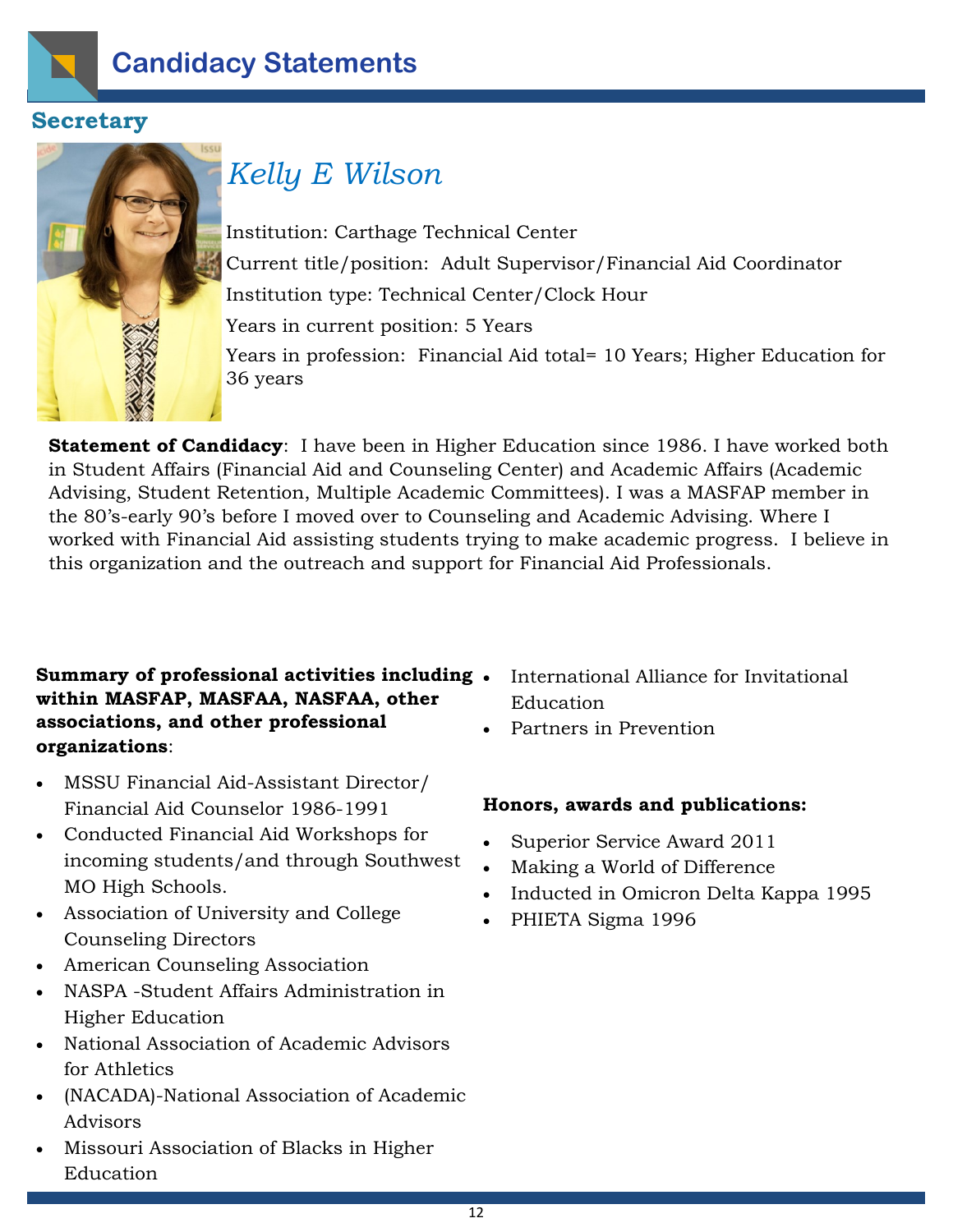

### **Delegate-At-Large—Institutional**



## *Jennifer Wright*

Institution: Rockhurst University Current title/position: Director of Student Financial Services Institution type: Private, nonprofit, 4-year Years in current position: 2 Years in profession: 10

#### **Statement of Candidacy:**

I am honored to be considered for the position of Delegate at Large on the MASFAP Board. I have worked in higher education for 12 years with over 10 of those years being in financial aid. Much of my time in higher education has been spent working as the Director of Financial Aid at Saint Luke's College of Health Sciences. In 2020, Rockhurst University acquired Saint Luke's College of Health Sciences where I now serve as the Director of Student Financial Services.

This summer, I will be attending the MASFAA Leadership Symposium as the selected scholarship recipient from MASFAP leadership. I am truly grateful for the opportunity they are giving me to attend this conference and have no doubt it will provide me with additional knowledge and skills that I can apply to my position at Rockhurst as well as future involvement in MASFAP and MASFAA. I have been able to attend the MASFAP annual conference for the past few years and witness the passion and connection of those involved in this organization. I am proud of MASFAP's commitment to serving students as well as supporting colleagues and friends across the state of Missouri. As we all know, financial aid is complex, and it is comforting to know that so many members are willing to share ideas, knowledge, and support one another. I look forward to becoming more involved in MASFAP and being able to give back to such a great group of colleagues.

**Summary of professional activities including within MASFAP, MASFAA, NASFAA, other associations, and other professional organizations:**

MASFAP: Member

NASFAA: Member R2T4 Credential earned in 2018 Others:

Vox Dei Community, Council Member and Treasurer - 2021 to present Rockhurst University, Staff Advisory Council member, Service and Staff Recognition subcommittee – 2021 to present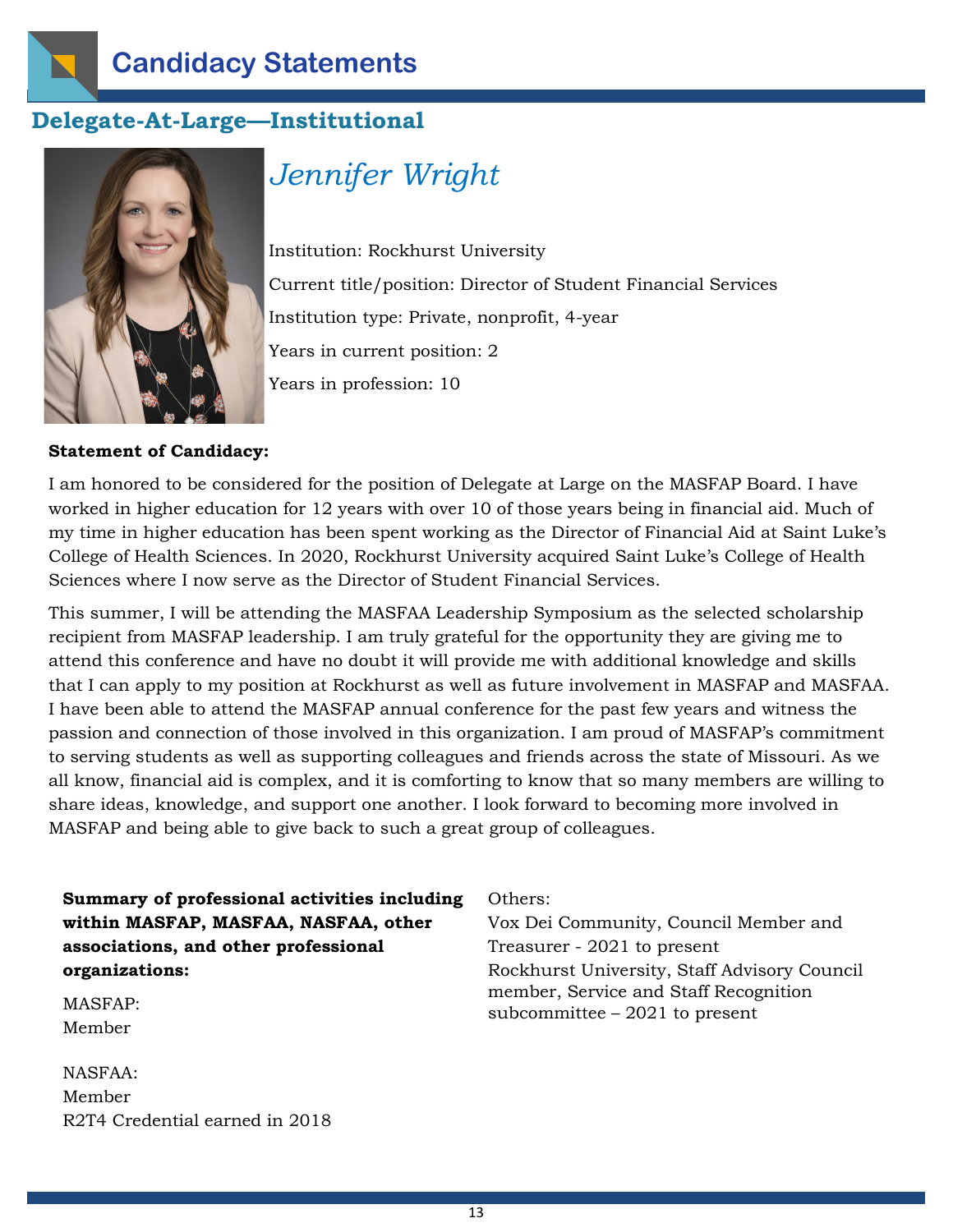

### **Delegate-At-Large—Institutional**



## *Julie Loftin*

Institution: Ozarks Technical Community College Current title/position: Financial Aid Advisor Institution type: Community College Years in current position: 1.5 years Years in profession: 9

#### **Statement of Candidacy:**

I am grateful and honored to be nominated to serve as a MASFAP Delegate-At-Large for the 2022 year and incredibly excited for this opportunity. If given the opportunity, I will work hard to connect with the membership to ensure your concerns and suggestions are shared with the Executive Board. I will actively participate in MASFAP meetings and activities, and collaborate with the membership and the board to formulate effective and responsible policies and procedures. I will work hard to ensure we continue our tradition of excellence by providing positive and fiscally responsible feedback in collaboration with the Past-Treasure and the Budget and Finance committee to ensure our audit is conducted accurately.

After several years of contributing to the financial aid community at both the state and national level by serving on committees, I look forward to the opportunity to further grow in MASFAP in an elected capacity. Based on my professional experience in financial aid, academic training, and career goals, I feel that I am well qualified for this position, and would be a strong contributing member of the MASFAP board.

Since starting in Financial Aid in 2013 I have had the privilege to serve on the following committees: MASFAP Newcomer Committee, MASFAP Program Committee, MASFAP Professional Development Committee, MASFAP Early Awareness Committee, MASFAA Awards Committee, and NASFAA Rapid Response Network. I currently hold 8 NASFAA credentials.

It would be my honor and privilege to give back to MASFAP for all that it has given to me by serving as a delegate. Thank you very much for your consideration of my candidacy.

#### **Honors, awards and publications:**

Member of Committee that was awarded Committee of the Year in 2015, 2020 and 2021. I served as Chair of the Newcomer Committee in 2021 when it was selected as Committee of the Year. I am also a 2019 graduate of the MASFAP Leadership Development Program.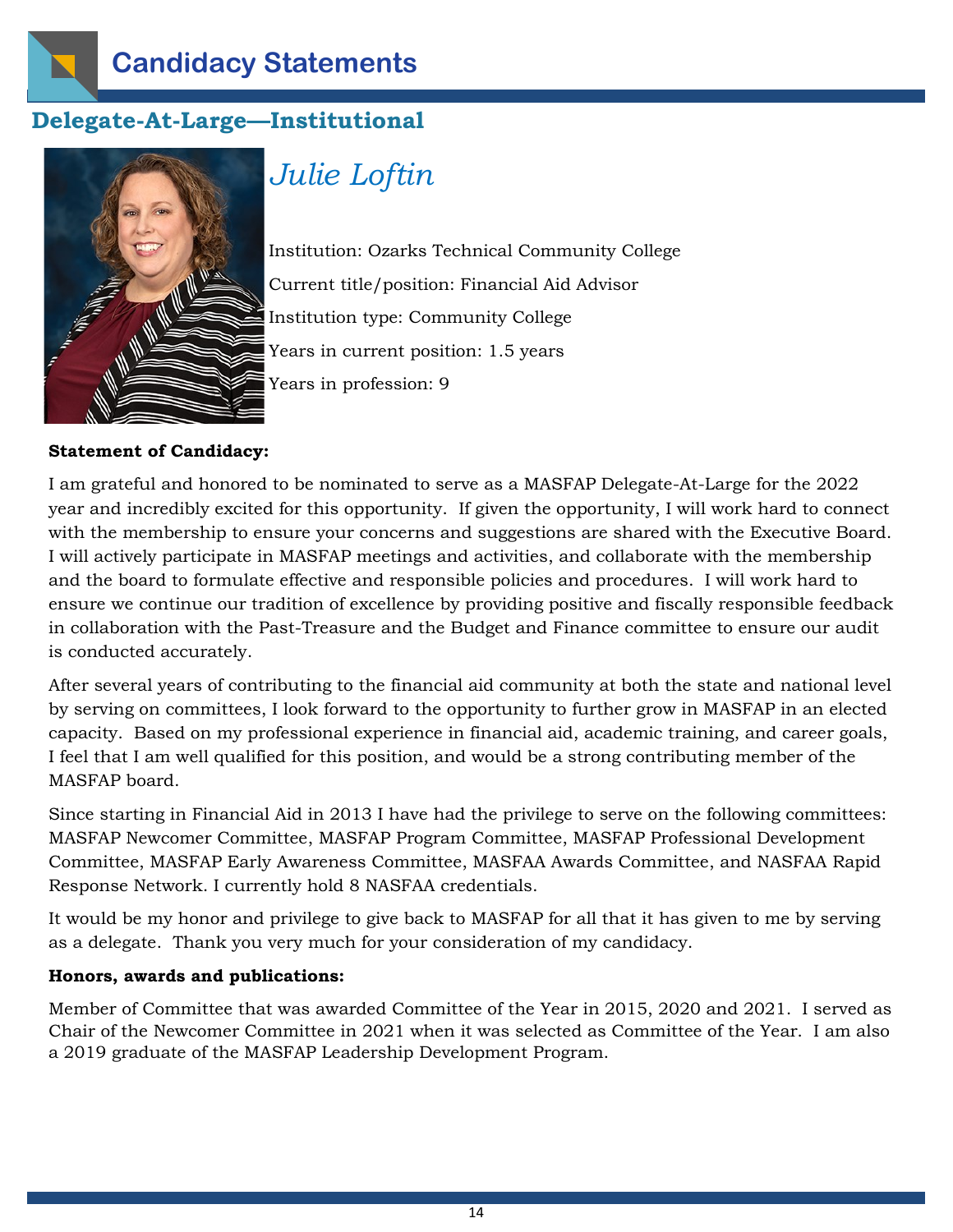

### **Delegate-At-Large—Associate**



## *Tom Dreyer*

Institution: PNC Bank Current title/position: AVP/Campus Relations Manager Institution type: Associate/Financial Years in current position: 14 Years in profession: 37

#### **Statement of Candidacy:**

I am honored to be nominated for the position of Delegate-At-Large (Associate Member). While I have been a member of MASFAP for more than 12 years, this would be my first role with the MASFAP Board. If elected, I look forward to the opportunity to represent the Associate Members and share my experience as we support the financial aid community in Missouri.

### **Summary of professional activities including within MASFAP, MASFAA, NASFAA, other associations, and other professional organizations:**

Over the past 37 years, I have served in a number of roles in the financial aid associations within the states I represent. Most recently, I have served as:

2022/2023 – MSFAA Associate Sector Representative

2022/2023 – Member of the MSFAA Diversity, Equity, and Inclusion Taskforce

2021/2022 – Member of the KASFAA Membership Committee

2019/2021 – MSFAA Conference Program Co-Chair

2018/2019 – MSFAA Conference Program Co-Chair

#### **Honors, awards and publications:**

2020 MSFAA Special Achievement Award for Co-Chairing the Conference Program Committee

2019 MSFAA Special Achievement Award for Co-Chairing the Conference Program Committee